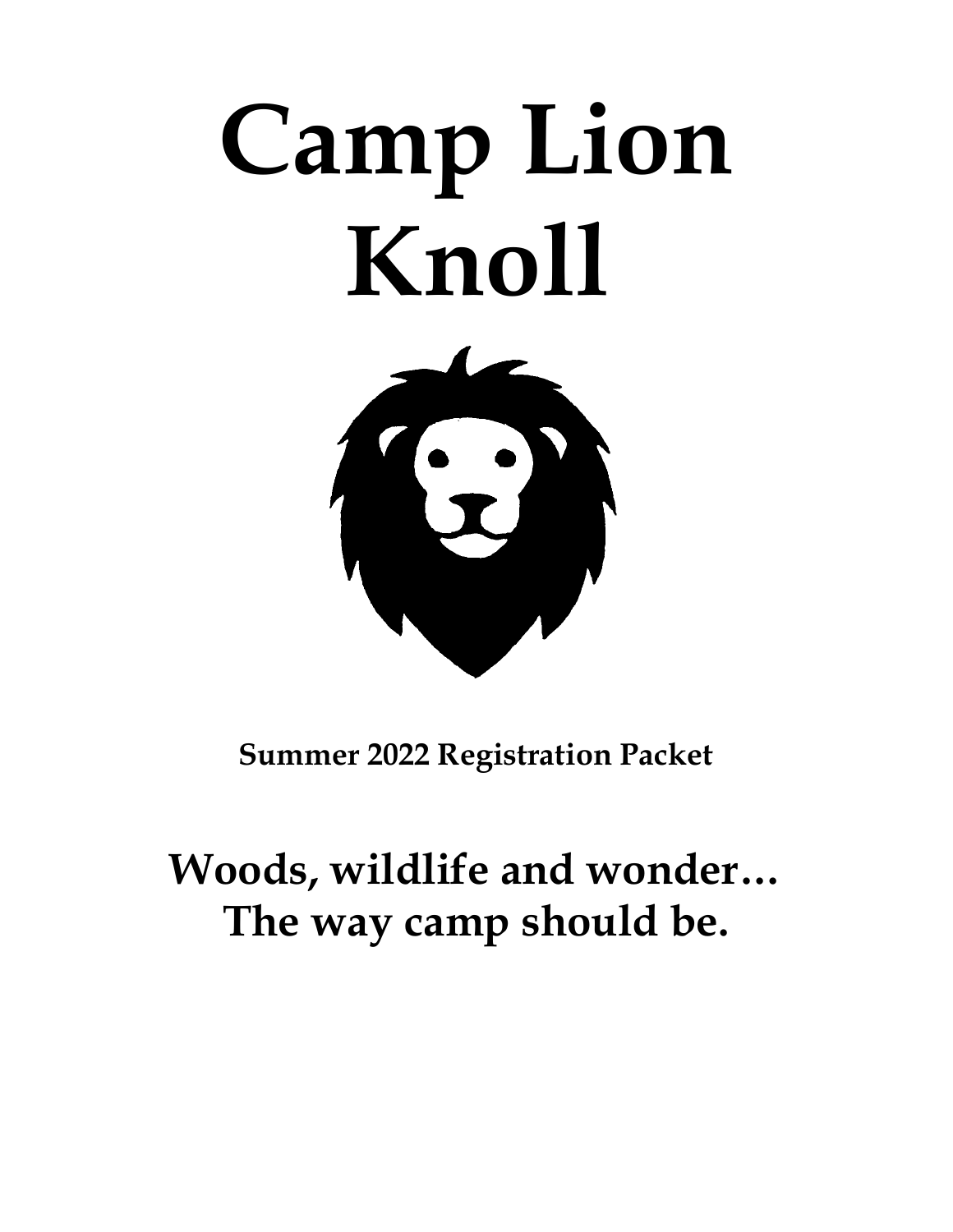## Summer Camp Checklist

**Example 3** Registration Form

\_\_\_\_\_\_ Camp Policies

\_\_\_\_\_\_ Certificate of Immunization (If it is not turned in by the first day of camp, your child(ren) will not be able to attend!)

\_\_\_\_\_\_ Medical History

\_\_\_\_\_\_ Camp Financial Aid (If Requesting)

\_\_\_\_\_\_ Individual Health Plan (If Necessary)

\_\_\_\_\_\_ Medication Consent Form (Please sign the sunscreen portion!)

\_\_\_\_\_\_ Allergy Action Plan (If Necessary)

\_\_\_\_\_\_ Asthma Action Plan (If Necessary)

\_\_\_\_\_\_ Christian's Law Disclaimer (Must be signed by everyone!)

\_\_\_\_\_\_Meal Benefit Form (Only 1 per family is required)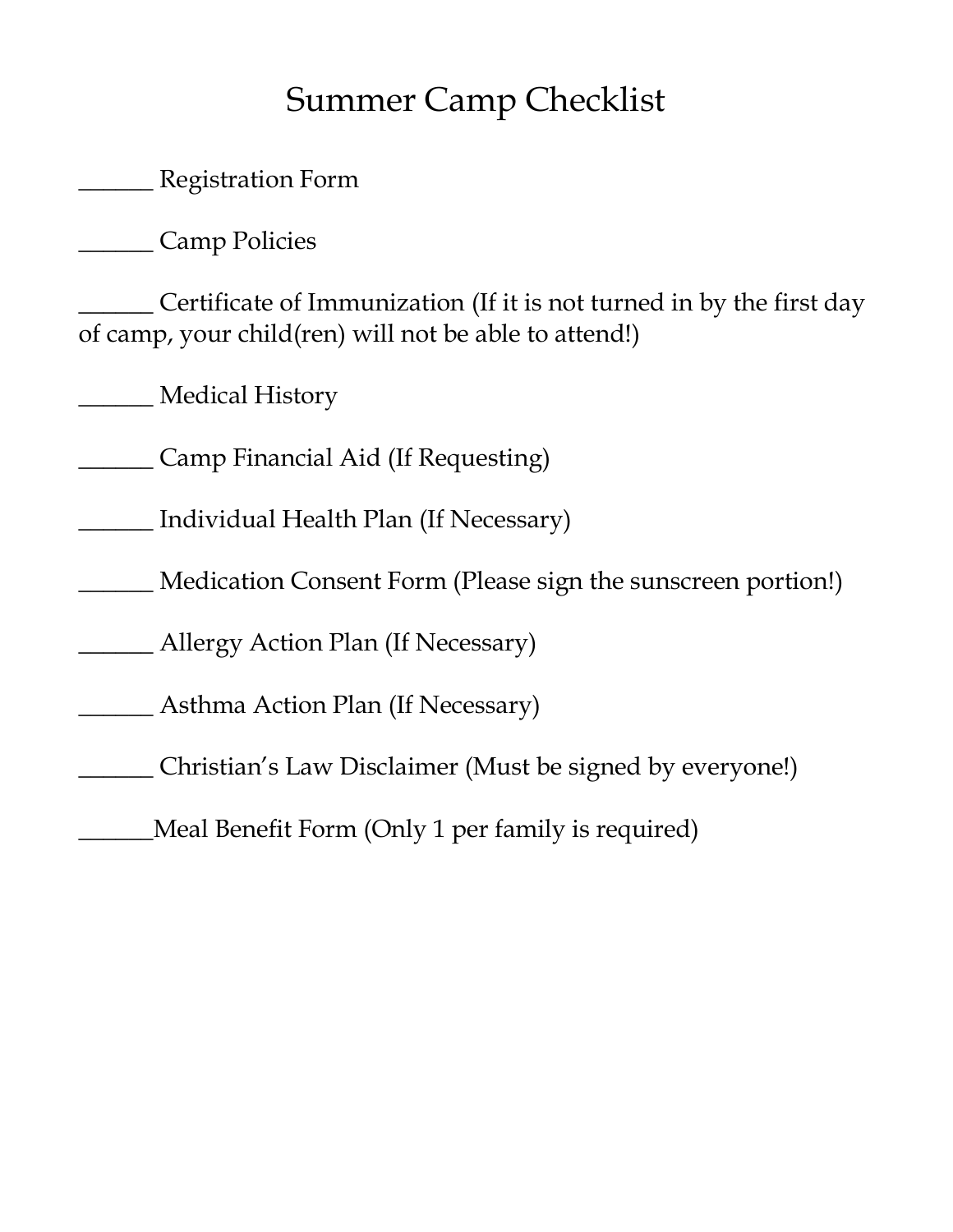## **CAMP LION KNOLL REGISTRATION**

| Summer of 2022                                         |                   |                     |                     |
|--------------------------------------------------------|-------------------|---------------------|---------------------|
|                                                        |                   | CAMPER NAME         |                     |
|                                                        |                   |                     |                     |
|                                                        |                   |                     | PHONE $\#$          |
|                                                        |                   |                     |                     |
| CAMPER'S SCHOOL<br><u> </u>                            |                   |                     | CURRENT GRADE:      |
|                                                        |                   |                     | Home Phone #        |
|                                                        |                   |                     |                     |
|                                                        |                   |                     |                     |
|                                                        |                   |                     |                     |
|                                                        |                   |                     |                     |
|                                                        |                   |                     |                     |
|                                                        |                   |                     |                     |
|                                                        |                   |                     |                     |
| Must have a working phone number to enroll!            |                   |                     |                     |
| Please Circle the Weeks You Wish To Enroll Your Child: |                   |                     |                     |
| Week 1 (Jun 27-July 1)                                 | Week 2 (July 4-8) | Week 3 (July 11-15) | Week 4 (July 18-22) |
| Week 5 (July 25-29)                                    | Week 6 (Aug 1-5)  | Week 7 (Aug 8-12)   | Week 8 (Aug 15-19)  |
| Closed July 4, 2022                                    |                   |                     |                     |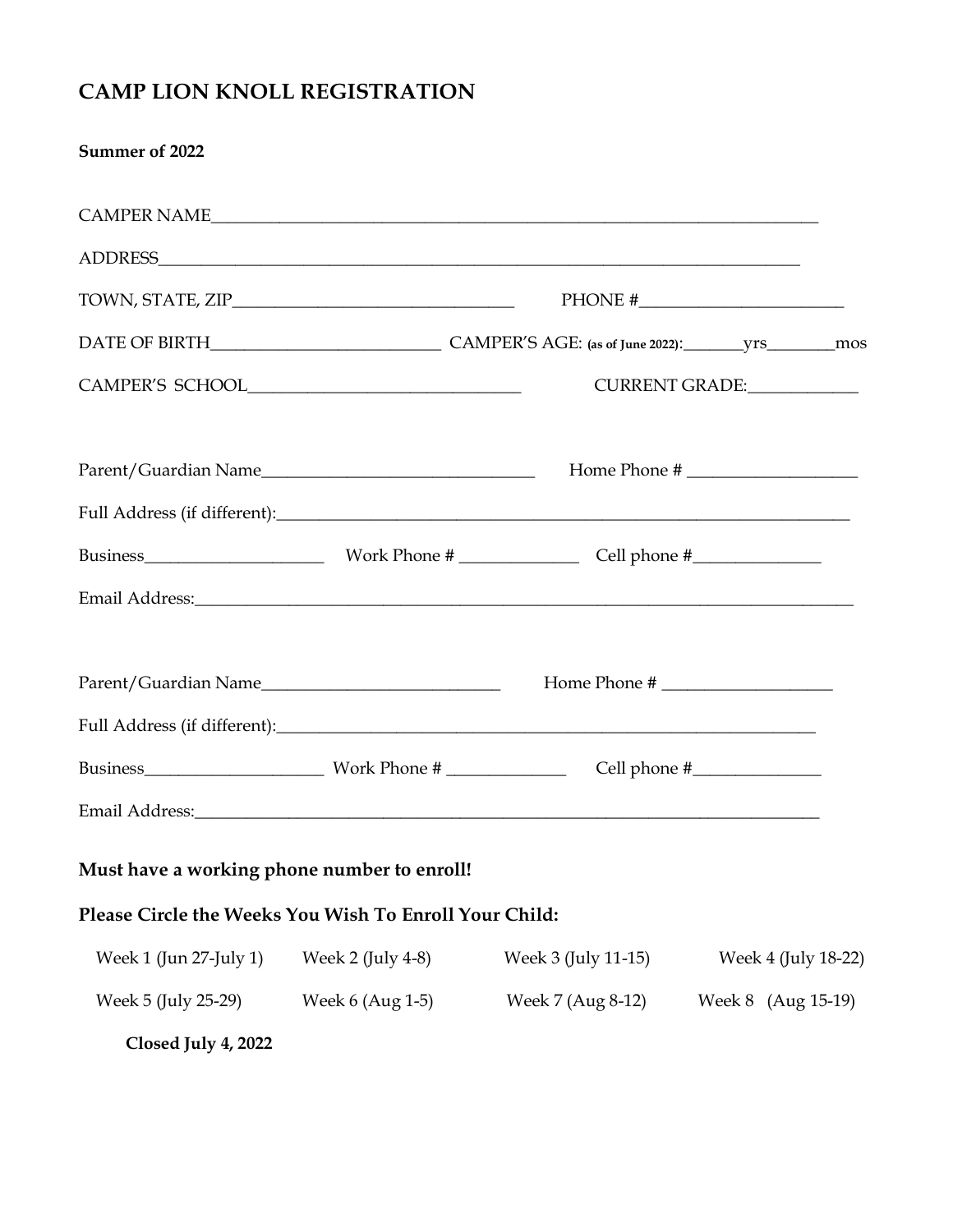#### **EMERGENCY PICKUP INFORMATION -**

#### **The following people are allowed to pick up my child from camp, if you cannot be reached.**

| 2. Name                                                                                                                                                                                                                                                                                                                                                                                                                                                                                                                                                                                                                                                                                                                                                                                                       |                                |                                           |  |  |  |
|---------------------------------------------------------------------------------------------------------------------------------------------------------------------------------------------------------------------------------------------------------------------------------------------------------------------------------------------------------------------------------------------------------------------------------------------------------------------------------------------------------------------------------------------------------------------------------------------------------------------------------------------------------------------------------------------------------------------------------------------------------------------------------------------------------------|--------------------------------|-------------------------------------------|--|--|--|
|                                                                                                                                                                                                                                                                                                                                                                                                                                                                                                                                                                                                                                                                                                                                                                                                               |                                |                                           |  |  |  |
|                                                                                                                                                                                                                                                                                                                                                                                                                                                                                                                                                                                                                                                                                                                                                                                                               |                                | Phone # $\frac{1}{\sqrt{1-\frac{1}{2}}}\$ |  |  |  |
| PLEASE INDICATE PEOPLE YOUR CHILD MAY NOT BE RELEASED TO:                                                                                                                                                                                                                                                                                                                                                                                                                                                                                                                                                                                                                                                                                                                                                     |                                |                                           |  |  |  |
|                                                                                                                                                                                                                                                                                                                                                                                                                                                                                                                                                                                                                                                                                                                                                                                                               |                                |                                           |  |  |  |
| 2. Name                                                                                                                                                                                                                                                                                                                                                                                                                                                                                                                                                                                                                                                                                                                                                                                                       | Relationship__________________ |                                           |  |  |  |
|                                                                                                                                                                                                                                                                                                                                                                                                                                                                                                                                                                                                                                                                                                                                                                                                               | Relationship________________   |                                           |  |  |  |
| Important Notice: Due to a change in our camp structure, the campers can no longer have before care at<br>the Girls Club. We will offer before camp at camp. Campers will be required to pick a bus stop within<br>multiple communities unless the parent or guardian is picking up or dropping off at camp. Please select a<br>stop below for pickup and drop-off. The final bus schedule will be released before camp.<br>___ Travel Kuz Bus Garage, Gill<br>___ Montague Fire Station<br>Corner of L St. & 3rd St., Turners Falls<br>$\overline{\phantom{a}}$<br>__Corner of Maple St. & High St., Greenfield<br>Corner of Elm St. & Forbes Court, Greenfield<br>Corner of Elm St. & Oak Courts, Greenfield<br>Davis Street Tennis Court, Greenfield<br>___ Corner of Leyden Rd & Leyden Woods, Greenfield |                                |                                           |  |  |  |
|                                                                                                                                                                                                                                                                                                                                                                                                                                                                                                                                                                                                                                                                                                                                                                                                               | <b>T-Shirt Size</b>            |                                           |  |  |  |
| All campers will be given a free t-shirt, water bottle, and drawstring bookbag. Please circle the size of<br>your child's shirt below.                                                                                                                                                                                                                                                                                                                                                                                                                                                                                                                                                                                                                                                                        |                                |                                           |  |  |  |
| Youth Small Youth Medium                                                                                                                                                                                                                                                                                                                                                                                                                                                                                                                                                                                                                                                                                                                                                                                      | Youth Large Youth X-Large      |                                           |  |  |  |

I give permission for my child \_\_\_\_\_\_\_\_\_\_\_\_\_\_\_\_\_\_\_\_\_\_\_\_\_\_\_\_\_\_\_\_ to participate in all activities (including being photographed and/or videotaped) that are part of the Girls Club summer camp program, including swimming, field trips and hikes. I understand that my child will be transported by bus to and from camp. I give permission for the camp staff to attend to any emergency that may occur during the camp session, seek medical attention and transport my child to Baystate Franklin Medical Center if necessary. I understand if I cannot be reached, the staff will contact one of the emergency names I have listed above.

Adult Small Adult Medium Adult Large Adult X-Large Adult XX-Large

Parent/Guardian Signature \_\_\_\_\_\_\_\_\_\_\_\_\_\_\_\_\_\_\_\_\_\_\_\_\_\_\_\_\_\_\_\_\_\_\_\_\_\_ Date \_\_\_\_\_\_\_\_\_\_\_\_\_\_\_\_\_\_\_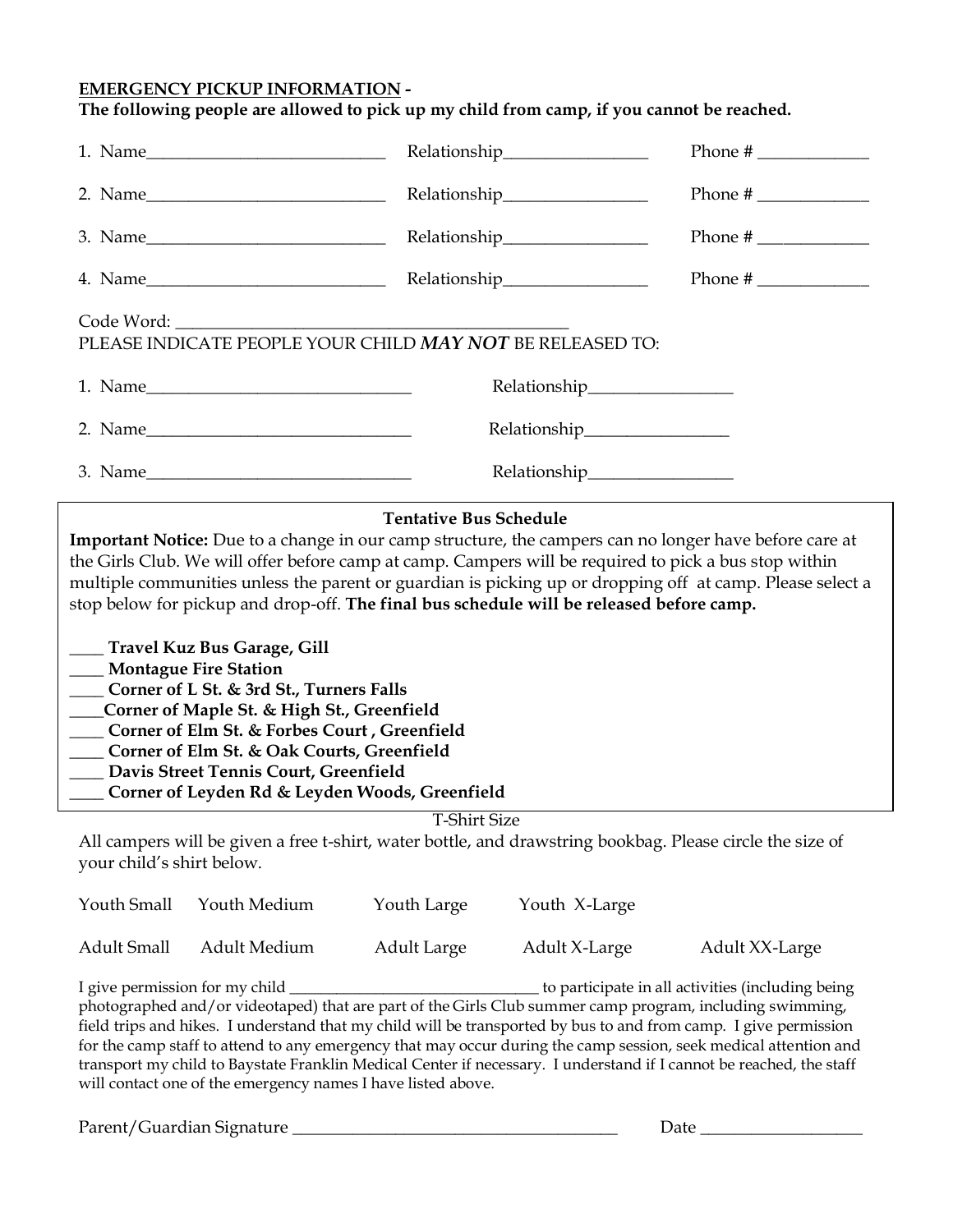#### **CAMP POLICIES**

#### **Please take note of the following policies and procedures.**

All payments for campers must be made the week prior. Failure to make this payment will result in the loss of your child's slot for the upcoming week. Payment is **not refundable** if your child is sick or you choose not to bring her/him.

If you are planning to pick your child up during the camp day, please allow time for your child to return from outside activities. Also, you **must** go to the camp office to inform the Camp Director and sign a release form. We will only **release** your child to the people who are identified on your registration form. **Photo ID will be required for pick-up.** 

When a child exhibits behavior that are incompatible with the functioning of our programming, i.e., hurting others or themselves, or an inability to participate in program activities, we begin the steps that could lead to suspension or termination from our program. *In cases of extremely unsafe behavior, immediate suspension or termination may result.* The remainder of that week is non-refundable.

Campers are provided with breakfast, lunch, and an afternoon snack. In the past, campers were not permitted to bring food to camp. This year, campers are allowed to bring their own lunch. Camp Lion Knoll has a strict nut free and shellfish free policy and we ask that packed lunches do not include nut-based products (i.e. peanut butter) or shellfish. In addition, we ask that campers do not bring candy or soda as we are required to follow USDA guidelines. Weekly lunch menus will be sent home with the campers and posted on the Girls Club website. In the event that your child does not want to eat lunch at camp, they must notify their counselor or another staff member.

#### **Your child must be completely toilet trained in order to attend camp.**

| Parent Signature |  |
|------------------|--|
|                  |  |

| Date |  |  |  |
|------|--|--|--|
|      |  |  |  |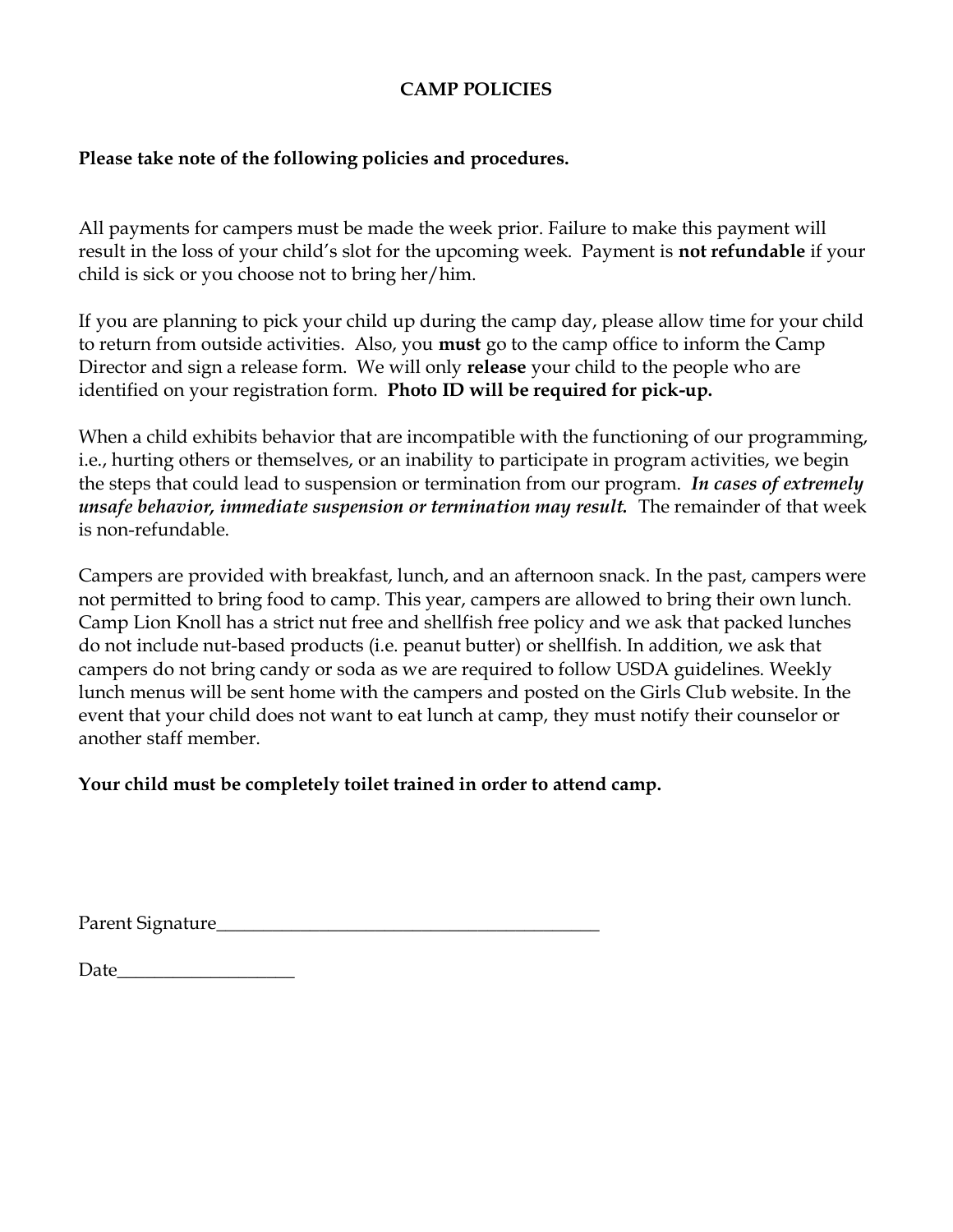### **CAMP LION KNOLL MEDICAL HISTORY**

| Completed and signed by a <b>parent/guardian</b> .                                                             |                                        |  |  |  |  |
|----------------------------------------------------------------------------------------------------------------|----------------------------------------|--|--|--|--|
| Camper Name                                                                                                    | $Sex \Box M \Box F \quad Birth \ Date$ |  |  |  |  |
| Physician's Name                                                                                               |                                        |  |  |  |  |
| Dentist's Name: 2008 and 2008 and 2008 and 2008 and 2008 and 2008 and 2008 and 2008 and 2008 and 2008 and 2008 |                                        |  |  |  |  |
| <b>Medical Information</b>                                                                                     |                                        |  |  |  |  |
| <b>Medical Conditions</b> (describe any current conditions and treatment plan, including anything that might   |                                        |  |  |  |  |

**Medication** (if medication is given at camp, additional paperwork is required)

**Other** (describe any other concerns you may have):

limit your child's ability to participate in all camp activities):

\*\*\*\*\*\*\*\*\*\*\*\*\*\*\*\*\*\*\*\*\*\*\*\*\*\*\*\*\*\*\*\*\*\*\*\*\*\*\*\*\*\*\*\*\*\*\*\*\*\*\*\*\*\*\*\*\*\*\*\*\*\*\*\*\*\*\*\*\*\*\*\*\*\*\*\*\*\*\*\*\*\*\*\*\*\*\*\*\*\*\*\*

#### **FOOD ALLERGIES/INTOLERANCES (All meals are prepared in a facility that is NOT ALLERGEN FREE)**

| Food Allergies/Medically Required Dietary Needs (doctor's note required): _____________                    |    |
|------------------------------------------------------------------------------------------------------------|----|
| Allergies/Possible Allergies (be specific)                                                                 |    |
| Epi-Pen? $\square$ Yes<br>$\Box$ No                                                                        |    |
| Lactose Intolerant (doctor's note required): $\square$ Yes (Lactaid will be served as an alternate)        | No |
| Vegetarian: $\square$ Yes (Alternative protein will be cheese/beans or nut butter/nuts/seeds) $\square$ No |    |
|                                                                                                            |    |
| Date_                                                                                                      |    |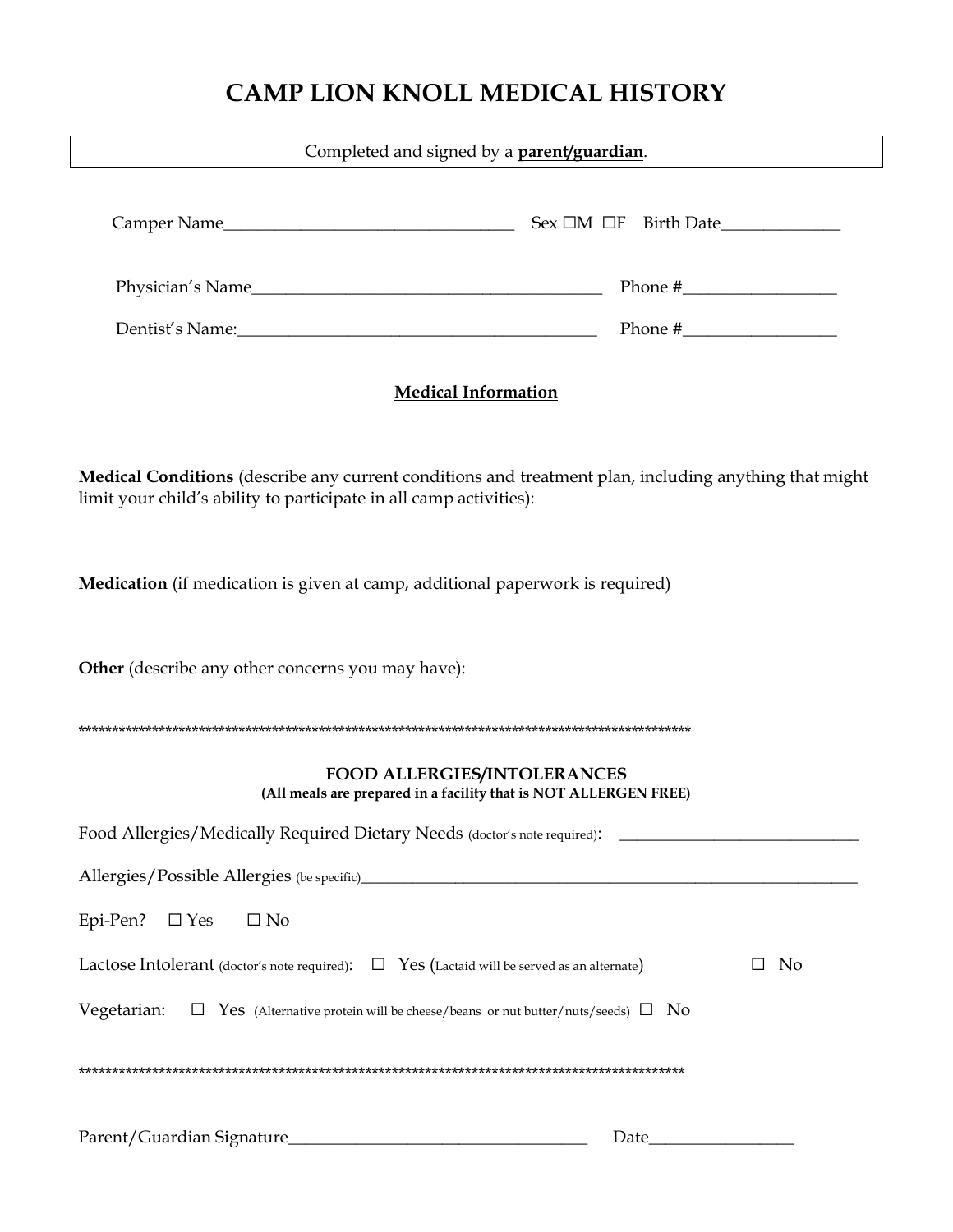#### **Medication Consent Form**

| Please $\boxtimes$ one of the following:                                                                                                                                                                                                                                                     |                         |
|----------------------------------------------------------------------------------------------------------------------------------------------------------------------------------------------------------------------------------------------------------------------------------------------|-------------------------|
| $\Box$ Prescription (must be in original prescription container with label)                                                                                                                                                                                                                  | □ Oral/Non-Prescription |
| $\Box$ Topical Non-Prescription (Applied to open wound/broken skin)                                                                                                                                                                                                                          | <b>I SUNSCREEN ONLY</b> |
| $\Box$ My child <b>has</b> previously taken this medication.<br>$\Box$ My child has not previously taken this medication, but this is an emergency medication and I give<br>permission for staff to give this medication to my child in accordance with his/her individual health care plan. |                         |
|                                                                                                                                                                                                                                                                                              |                         |
| Date(s) medication to be given:                                                                                                                                                                                                                                                              |                         |
|                                                                                                                                                                                                                                                                                              |                         |
|                                                                                                                                                                                                                                                                                              |                         |
| Possible side effects (attach list from pharmacy):<br>The matter of the side of the state of the state of the state of the state of the state of the state of the state of the state of the state of the state of the state of t                                                             |                         |
|                                                                                                                                                                                                                                                                                              |                         |
|                                                                                                                                                                                                                                                                                              |                         |
| (parent/guardian name)<br>to administer medication to my child as indicated above.                                                                                                                                                                                                           |                         |
|                                                                                                                                                                                                                                                                                              |                         |
| For non-prescription meds only:                                                                                                                                                                                                                                                              |                         |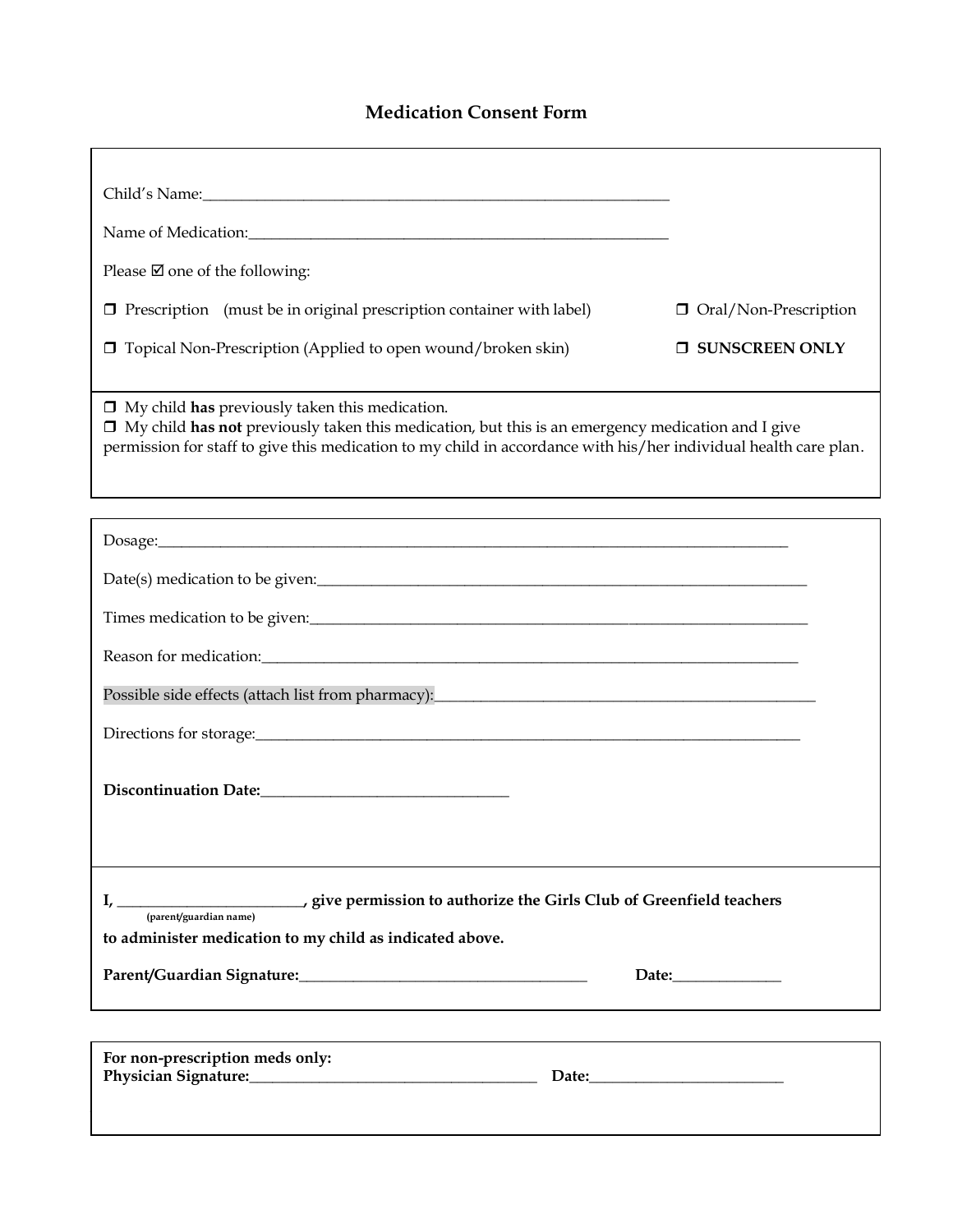#### Massachusetts Department of Public Health **CERTIFICATE OF IMMUNIZATION**

| Name:                                              |   |                          |                                                                                                                                          |        |                          |
|----------------------------------------------------|---|--------------------------|------------------------------------------------------------------------------------------------------------------------------------------|--------|--------------------------|
| Date of Birth: / /                                 |   |                          | Sex:                                                                                                                                     | female | male                     |
|                                                    |   |                          | If combination vaccine is administered, please indicate vaccine type (e.g., DTaP-Hib, etc.)                                              |        |                          |
| <b>Vaccine</b>                                     |   | <b>Date/Vaccine Type</b> | Vaccine                                                                                                                                  |        | <b>Date/Vaccine Type</b> |
|                                                    |   |                          |                                                                                                                                          |        |                          |
| <b>Hepatitis B</b><br>(e.g., HepB, HepB-Hib, DTap- | 2 |                          | <b>Haemophilus</b><br><i>influenzae</i> type b                                                                                           | 2      |                          |
| HepB-IPV)                                          | 3 |                          | (e.g., Hib, HepB-Hib, DTaP-                                                                                                              | 3      |                          |
|                                                    |   |                          | Hib)                                                                                                                                     | 4      |                          |
|                                                    | 2 |                          | Measles, Mumps,<br><b>Duck all all and the second contract of the State Contract of the State Contract of the State Contract of the </b> | 4      |                          |

|                                                |                |                             | 4              |  |
|------------------------------------------------|----------------|-----------------------------|----------------|--|
| Diphtheria, Tetanus,                           | $\overline{2}$ | Measles, Mumps,             | 4              |  |
|                                                | 3              | <b>Rubella</b><br>(MMR)     | $\overline{2}$ |  |
| <b>Pertussis</b><br>(e.g., DTaP, DT, DTaP-Hib, | 4              | <b>Varicella</b>            | и              |  |
| DTaP-HepB-IPV, Td)                             | 5              | (Var)                       | $\overline{2}$ |  |
|                                                | 6              | <b>Hepatitis A</b>          | и              |  |
|                                                | 7              | (HepA)                      | 2              |  |
| <b>Polio</b><br>(e.g., IPV, DTaP-HepB-IPV)     | 4              | <b>Pneumococcal</b>         | 4              |  |
|                                                | $\overline{2}$ | Polysaccharide<br>(PPV23)   | $\overline{2}$ |  |
|                                                | 3              | Influenza                   |                |  |
|                                                | 4              | Inactivated (Intramuscular) | 2              |  |
| <b>Pneumococccal</b><br>Conjugate<br>(PCV7)    | 4              | or Live (Intranasal)        | 3              |  |
|                                                | $\overline{2}$ |                             |                |  |
|                                                | 3              | Other:                      |                |  |
|                                                | 4              |                             |                |  |

| <b>Serologic Proof</b><br>of Immunity     |              | <b>Check One</b> |          |                 |
|-------------------------------------------|--------------|------------------|----------|-----------------|
| Test (if done)                            | Date of Test |                  | Positive | <b>Negative</b> |
| <b>Measles</b>                            |              |                  |          |                 |
| <b>Mumps</b>                              |              |                  |          |                 |
| Rubella                                   |              |                  |          |                 |
| Varicella*                                |              |                  |          |                 |
| <b>Hepatitis B</b>                        |              |                  |          |                 |
| * Must also check Chickenpox History box. |              |                  |          |                 |

| <b>Chickenpox History</b>                                                                 |
|-------------------------------------------------------------------------------------------|
| Check the box if this person has a physician-certified<br>reliable history of chickenpox. |
| Reliable history may be based on:                                                         |
| physician interpretation of parent/guardian description<br>$\bullet$<br>of chickenpox     |
| physical diagnosis of chickenpox, or<br>$\bullet$<br>serologic proof of immunity          |

I certify that this immunization information was transferred from the above-named individual's medical records.

| Physician's Name (please print): ___________ | Date: |  |
|----------------------------------------------|-------|--|
| Physician's Signature:                       |       |  |
| Facility Name:                               |       |  |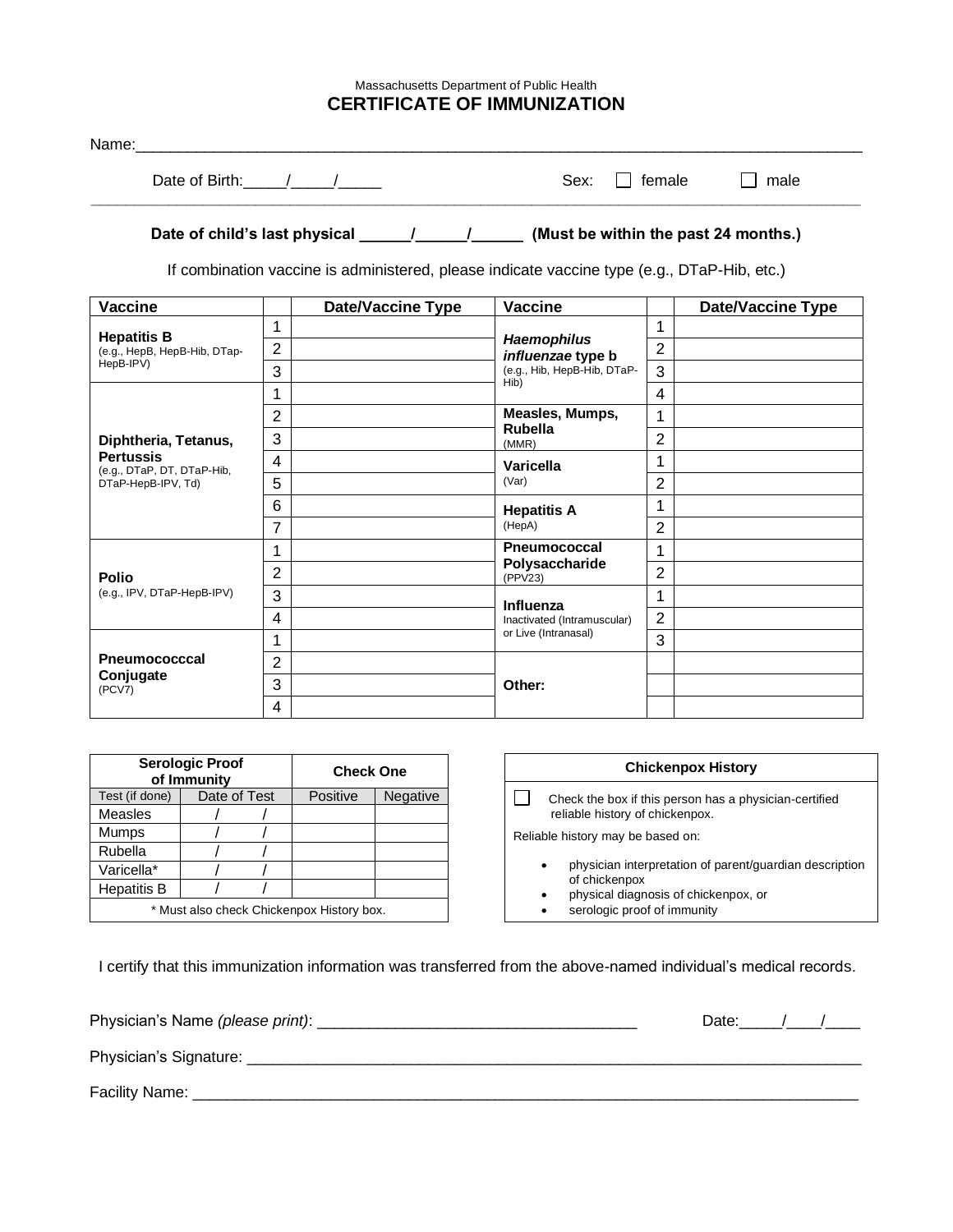#### **Camp Lion Knoll**  Swim Tests and PFD Acknowledgement

#### **-- CHRISTIAN'S LAW DISCLAIMER---**

*A Massachusetts General Law (M.G.L.) c. 111, §127A½, commonly referred to as "Christian's Law", and the Massachusetts Department of Public Health's (Department) issued guidance on Christian's Law, the Department has promulgated regulation 105 CMR 432.000: "Minimum Requirements for Personal Flotation Devices for Minor Children at Municipal and Recreational Programs and Camps", effective May 5, 2017.* 

Camp Lion Knoll is committed to providing a safe and enjoyable aquatic experience for everyone. *All participants* registering for any program that will be in and around open water will be required to submit a swimming test *prior* to participating in the program. Children who cannot pass the swim test will be required to wear a USCG Approved Personal Floatation Device (PFD) will be supervised in water by an adult within arm's reach.

Thank you for your understanding and cooperation.

I understand in accordance with the regulations, swim tests shall be conducted or overseen by a trained Certified Swim Instructor (CSI) that holds appropriate certifications from a nationally recognized swim instructor program, such as the American Red Cross (ARC) or the YMCA, and testing will not be conducted by Camp Lion Knoll.

| | Yes

I understand if my child does not pass the administered swim test, s/he will be classified as an 'at-risk swimmer' or 'non-swimmer' and s/he must wear a PFD into open water of beach field trips. If s/he refuses, opts out of, or does not want to wear a PFD, s/he will not be allowed to swim.

 $\Box$  Yes

I understand Personal Flotation Devices (PFDs) provided by a parent or guardian need to be U.S. Coast Guard (USCG) certified according to type (I, II, III), size, and buoyancy, in serviceable condition and properly fitted to each individual prior to being used for the first time. The PFD provided must be labeled with the swimmers name and an emergency phone number. The PFD must not have inflatable parts.

| | Yes

I understand if, at any time, the PFD provided by a parent or guardian is determined to not be properly fitting the swimmer, or is damaged or otherwise not in serviceable condition Peabody Recreation shall immediately notify the parent or legal guardian who provided the PFD. In such case, the minor shall not be allowed to participate in any swimming/bathing activity pending verbal permission from the parent/legal guardian for the minor to be properly fit tested for a PFD provided by the municipal or recreational program or camp. Any verbal permission shall be subsequently documented in writing within 24 hours, and, at a minimum, provide the date, time, number (if applicable) and name of the parent/guardian who provided permission.

\_\_\_\_\_\_\_\_\_\_\_\_\_\_\_\_\_\_\_\_\_\_\_\_\_\_\_\_\_\_\_\_\_\_\_ \_\_\_\_\_\_\_\_\_\_\_\_\_\_\_\_\_\_\_\_\_\_\_\_\_\_\_\_\_\_\_\_\_\_\_



\_\_\_\_\_\_\_\_\_\_\_\_\_\_\_\_\_\_\_\_\_\_\_\_\_\_\_\_\_\_\_\_\_\_\_

Parent/Guardian Signature Participant Name (Please Print)

Date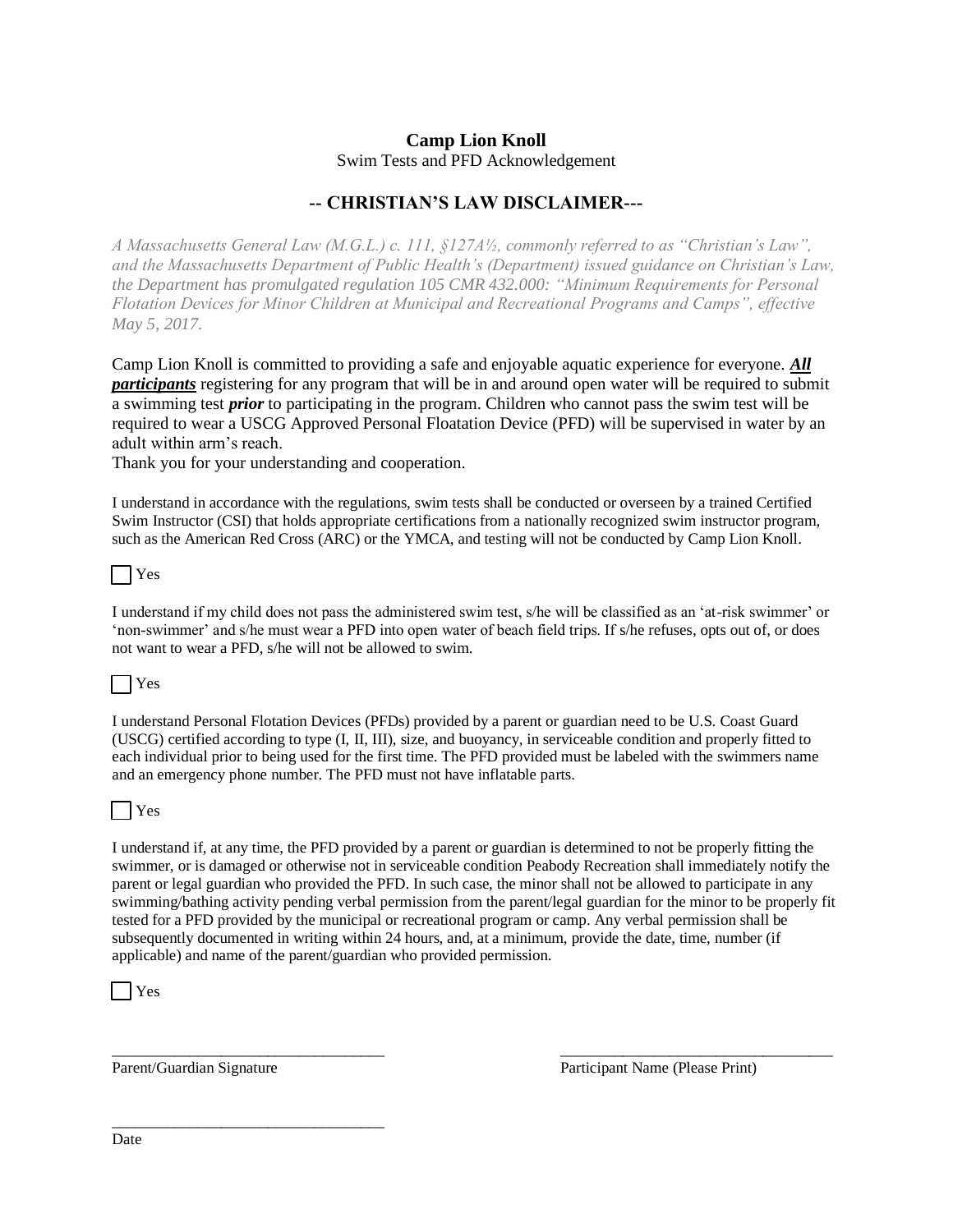#### **INCOME ELIGIBILITY FORM FOR THE SUMMER FOOD SERVICE PROGRAM (For Use by Camps and Closed Enrolled Sites)**

Please complete the following form using the instructions below. Sign the form and return it to:

#### **Girls Club of Greenfield or Camp Lion Knoll** \_

If you need help, call **413-774-7407**

#### **Follow these instructions, if your household gets SNAP, TAFDC, participates in Head Start, or is homeless:**

**Part 1:** List participant's name and a SNAP or TAFDC case number or indicate Head Start participation or homelessness. **Part 2:** Skip this part.

**Part 3:** Skip this part.

Part 4: Sign the form. A Social Security Number is **NOT** required.

Part 5: Answer this question if you choose to.

#### **If your household includes a FOSTER CHILD, use one application for the whole household and follow these**

**instructions. Please Note:** Foster children are children formally placed in foster care by a State child welfare agency or a court and the state must retain legal custody of the child. It does not apply to informal arrangements with relatives or others. **Part 1:** Enter the child's name.

**Part 2:** Please contact us at **[phone number of Sponsor]**

- Part 3: Complete this part if you are applying for other children in the household and you did not enter a SNAP or TAFDC case number in Part 1 and did not indicate Head Start or homelessness.
- **Part 4:** Sign the form. If Part 3 was completed, provide the last four digits of the signing adult's Social Security Number.

**Part 5:** Answer this question if you choose to.

#### **ALL OTHER HOUSEHOLDS, including WIC households, follow these instructions:**

- Part 1: List each participant's name.
- Part 2: Skip this part.
- Part 3: Follow these instructions to report total household income from last month.

**Column A–Name:** List the first and last name of **each** person living in your household, related or not (such as grandparents, other relatives, or friends who live with you). You must include yourself and all children living with you. Attach another sheet of paper if you need to.

**Column B–Gross income last month and how often it was received**. Next to each person's name, list each type of income received last month, and how often it was received.

In Box 1, list the **gross income** each person earned from work. This is not the same as take-home pay. **Gross income is the amount earned before taxes and other deductions.** The amount should be listed on your pay stub, or your boss can tell you. Next to the amount, write how often the person got it (weekly, every other week, twice a month, or monthly).

In box 2, list the amount each person got last month from welfare, child support, alimony.

In box 3, list Social Security, pensions, and retirement.

In box 4, list ALL OTHER INCOME SOURCES including Worker's Compensation, unemployment, strike benefits, Supplemental Security Income (SSI), Veteran's benefits (VA benefits), disability benefits, regular contributions from people who do not live in your household. Report net income for self-owned business, farm, or rental income. Next to the amount, write how often the person got it. If you are in the Military Housing Privatization Initiative do not include this housing allowance.

**Column C–Check if no income:** If the person does not have any income, check the box.

**Part 4:** An adult household member must sign the form and include the last four digits of his or her Social Security Number, or mark the box if he or she doesn't have one.

**Part 5:** Answer this question if you choose to.

**Privacy Act Statement:** This explains how we will use the information you give us.

**Non-discrimination Statement: This explains what to do if you believe you have been treated unfairly.**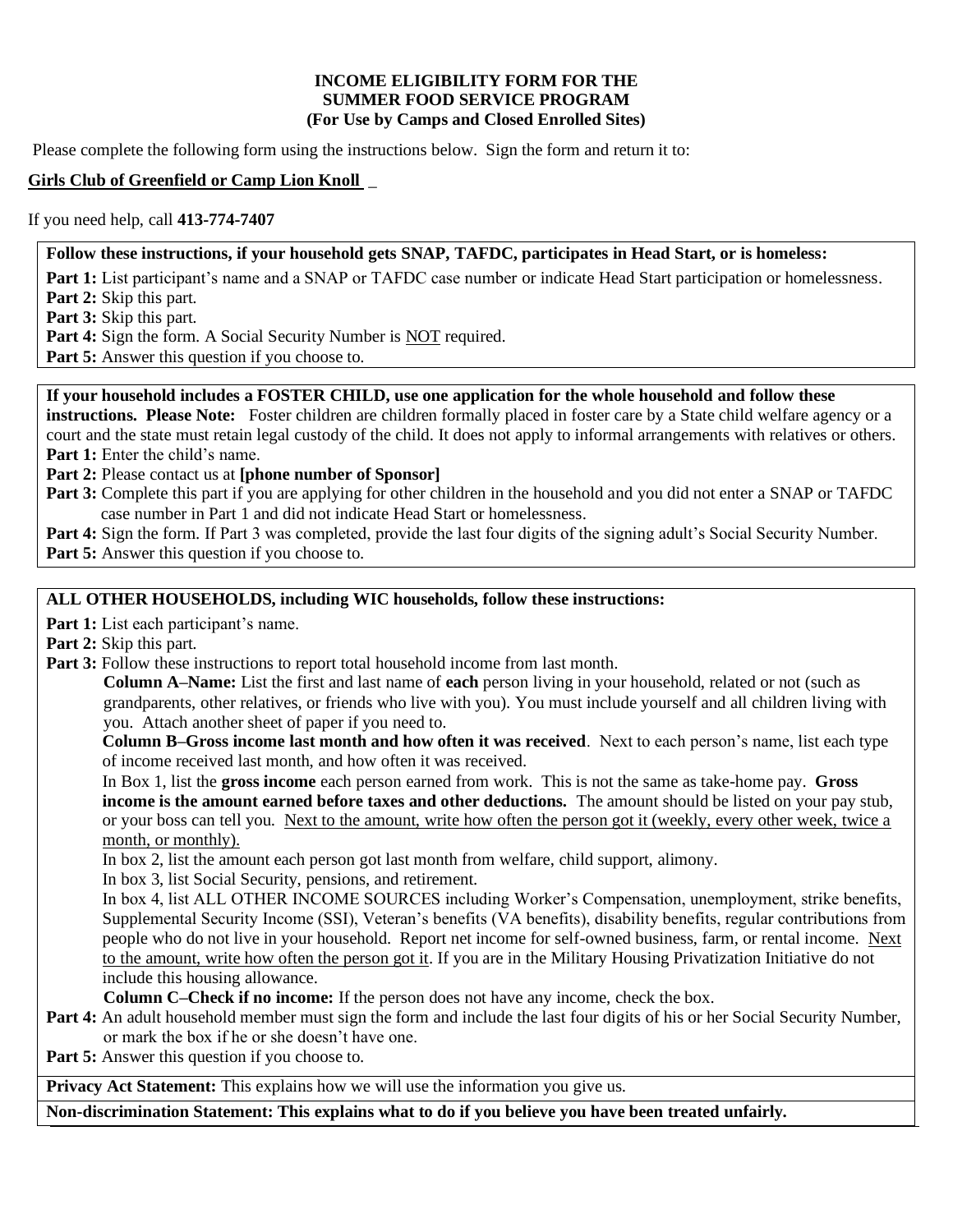| Part 1. Children enrolled in Camp or Closed Enrolled Sites. |                                                      |  |  |  |
|-------------------------------------------------------------|------------------------------------------------------|--|--|--|
| <b>Names</b>                                                | SNAP or TAFDC case # (if any). Skip to Part 4 if you |  |  |  |
| (First, Middle Initial, Last)                               | listed a case # or indicate Head Start or Homeless.  |  |  |  |
|                                                             |                                                      |  |  |  |
|                                                             |                                                      |  |  |  |
|                                                             |                                                      |  |  |  |
|                                                             |                                                      |  |  |  |
|                                                             |                                                      |  |  |  |
| <b>Deal O. Feeler Oblid</b>                                 |                                                      |  |  |  |

#### **Part 2. Foster Child**

.

Foster children are eligible for free and reduced-price meals regardless of household income. If a foster child lives with you, please **contact [name of Sponsor]** at **[phone number]**. Complete Part 3 if you are applying for other children in your household and you did not enter a SNAP or TAFDC case number or indicate Head Start or homelessness in Part 1.

| Part 3. Total Household Gross Income—You must tell us how much and how often |                                                                                |                  |                                                  |  |          |  |  |
|------------------------------------------------------------------------------|--------------------------------------------------------------------------------|------------------|--------------------------------------------------|--|----------|--|--|
| A. Name                                                                      | B. Gross income and how often it was received                                  |                  |                                                  |  |          |  |  |
| (List everyone in                                                            | Example: \$100/monthly \$100/twice a month \$100/every other week \$100/weekly |                  |                                                  |  | C. Check |  |  |
| household, including                                                         | 1. Earnings from work   2. Welfare, child                                      |                  | 3. Social Security,                              |  | lif NO   |  |  |
| children)                                                                    | before deductions                                                              | support, alimony | pensions, retirement, 4. All Other Income income |  |          |  |  |
| (Example)<br>Jane Smith                                                      | \$200/weekly                                                                   | \$150/weekly     | \$100/monthly                                    |  |          |  |  |
|                                                                              |                                                                                |                  | \$                                               |  |          |  |  |
|                                                                              |                                                                                |                  | \$                                               |  | □        |  |  |
|                                                                              |                                                                                |                  | \$                                               |  |          |  |  |
|                                                                              |                                                                                |                  | \$                                               |  |          |  |  |
|                                                                              |                                                                                |                  | \$                                               |  |          |  |  |
|                                                                              |                                                                                |                  | \$                                               |  |          |  |  |
|                                                                              |                                                                                |                  |                                                  |  |          |  |  |

#### **Part 4. Signature and Social Security Number (Adult must sign)**

An adult household member must sign this form. If Part 3 is completed, the adult signing the form must also list the last four digits of his or her Social Security Number or mark the "I do not have a Social Security Number" box. (See Privacy Act Statement on the back of this page.)

*I* certify that all information on this form is true and that all income is reported. I understand that this information is being *given for the receipt of Federal funds. I understand that SFSP officials may verify the information. I understand that if I purposely give false information, the participant receiving meals may lose the meal benefits, and I may be prosecuted.* Sign here: X\_\_\_\_\_\_\_\_\_\_\_\_\_\_\_\_\_\_\_\_\_\_\_\_\_\_\_\_\_\_Print name:\_\_\_\_\_\_\_\_\_\_\_\_\_\_\_\_\_\_\_\_\_\_\_\_\_\_\_\_\_Date: \_\_\_\_\_\_\_\_\_\_\_\_\_\_

| Phone Number:                                                                               |                                             |                                                                                                                                                                                                                                                                                                                                                                                                                                                                                                 |  |  |
|---------------------------------------------------------------------------------------------|---------------------------------------------|-------------------------------------------------------------------------------------------------------------------------------------------------------------------------------------------------------------------------------------------------------------------------------------------------------------------------------------------------------------------------------------------------------------------------------------------------------------------------------------------------|--|--|
|                                                                                             |                                             |                                                                                                                                                                                                                                                                                                                                                                                                                                                                                                 |  |  |
| Part 5. Participant's ethnic and racial identities (optional)                               |                                             |                                                                                                                                                                                                                                                                                                                                                                                                                                                                                                 |  |  |
| Mark one or more racial identities:                                                         |                                             |                                                                                                                                                                                                                                                                                                                                                                                                                                                                                                 |  |  |
| $\Box$ Asian                                                                                | American Indian or Alaska Native            |                                                                                                                                                                                                                                                                                                                                                                                                                                                                                                 |  |  |
| $\Box$ White                                                                                | □ Native Hawaiian or Other Pacific Islander |                                                                                                                                                                                                                                                                                                                                                                                                                                                                                                 |  |  |
|                                                                                             |                                             |                                                                                                                                                                                                                                                                                                                                                                                                                                                                                                 |  |  |
| Don't fill out this part. This is for official use only.                                    |                                             |                                                                                                                                                                                                                                                                                                                                                                                                                                                                                                 |  |  |
| Annual Income Conversion: Weekly x 52, Every 2 Weeks x 26, Twice A Month x 24, Monthly x 12 |                                             |                                                                                                                                                                                                                                                                                                                                                                                                                                                                                                 |  |  |
|                                                                                             |                                             |                                                                                                                                                                                                                                                                                                                                                                                                                                                                                                 |  |  |
|                                                                                             |                                             |                                                                                                                                                                                                                                                                                                                                                                                                                                                                                                 |  |  |
|                                                                                             |                                             |                                                                                                                                                                                                                                                                                                                                                                                                                                                                                                 |  |  |
|                                                                                             | Date:                                       |                                                                                                                                                                                                                                                                                                                                                                                                                                                                                                 |  |  |
| Confirming Official's Signature: _________________                                          | Date:                                       |                                                                                                                                                                                                                                                                                                                                                                                                                                                                                                 |  |  |
|                                                                                             |                                             | Last four digits of Social Security Number: __ _ _ _ _ _ _ _ _ d I do not have a Social Security Number<br>Black or African American<br>Household size: _____________Categorical Eligibility: ________________Eligible ______________Not Eligible _____<br>Determining Official's Signature: <b>Constantine and Constantine Constantine Constantine Constantine Constantine Constantine Constantine Constantine Constantine Constantine Constantine Constantine Constantine Constantine Con</b> |  |  |